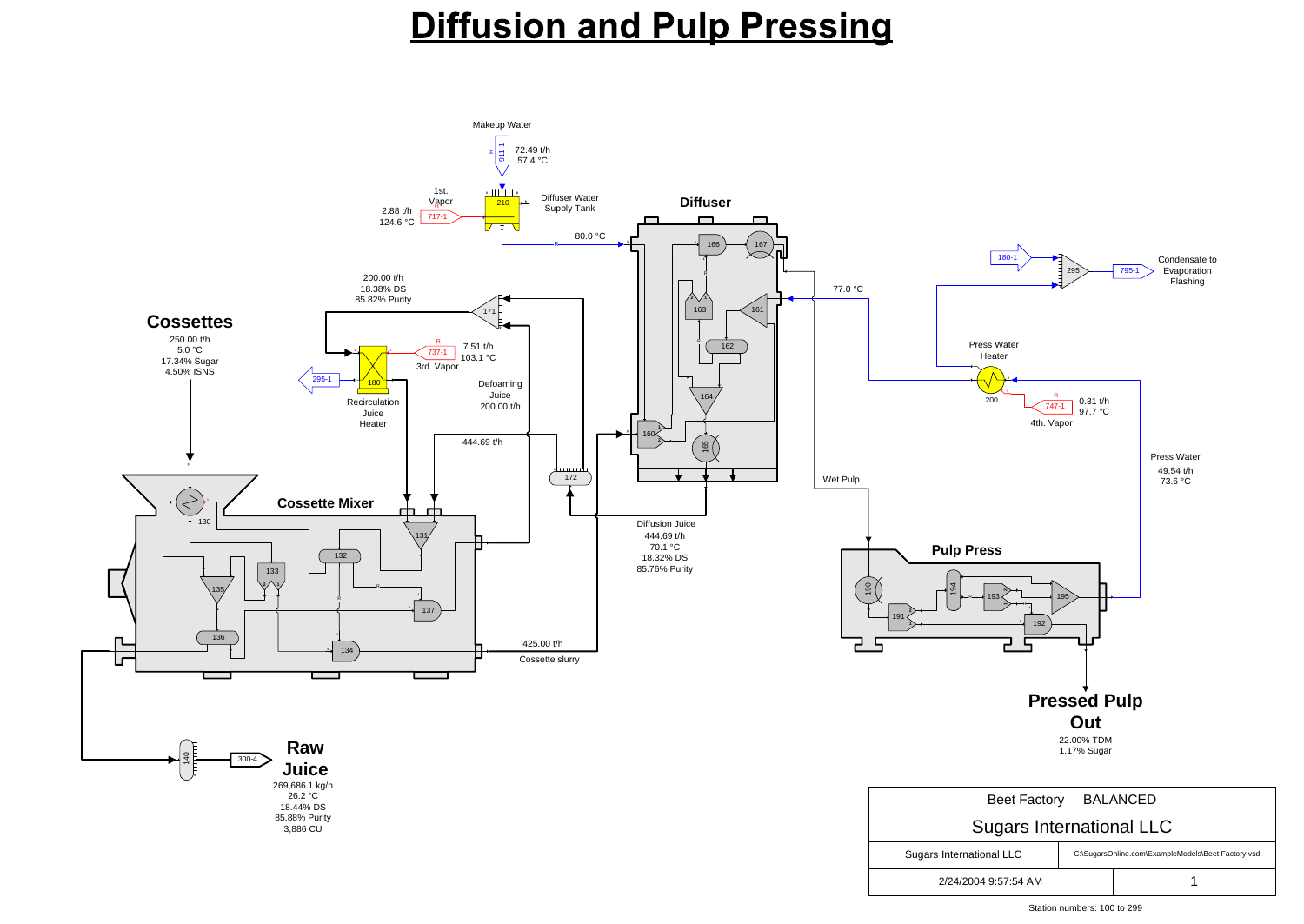Station numbers: 300 to 499

# **Purification**

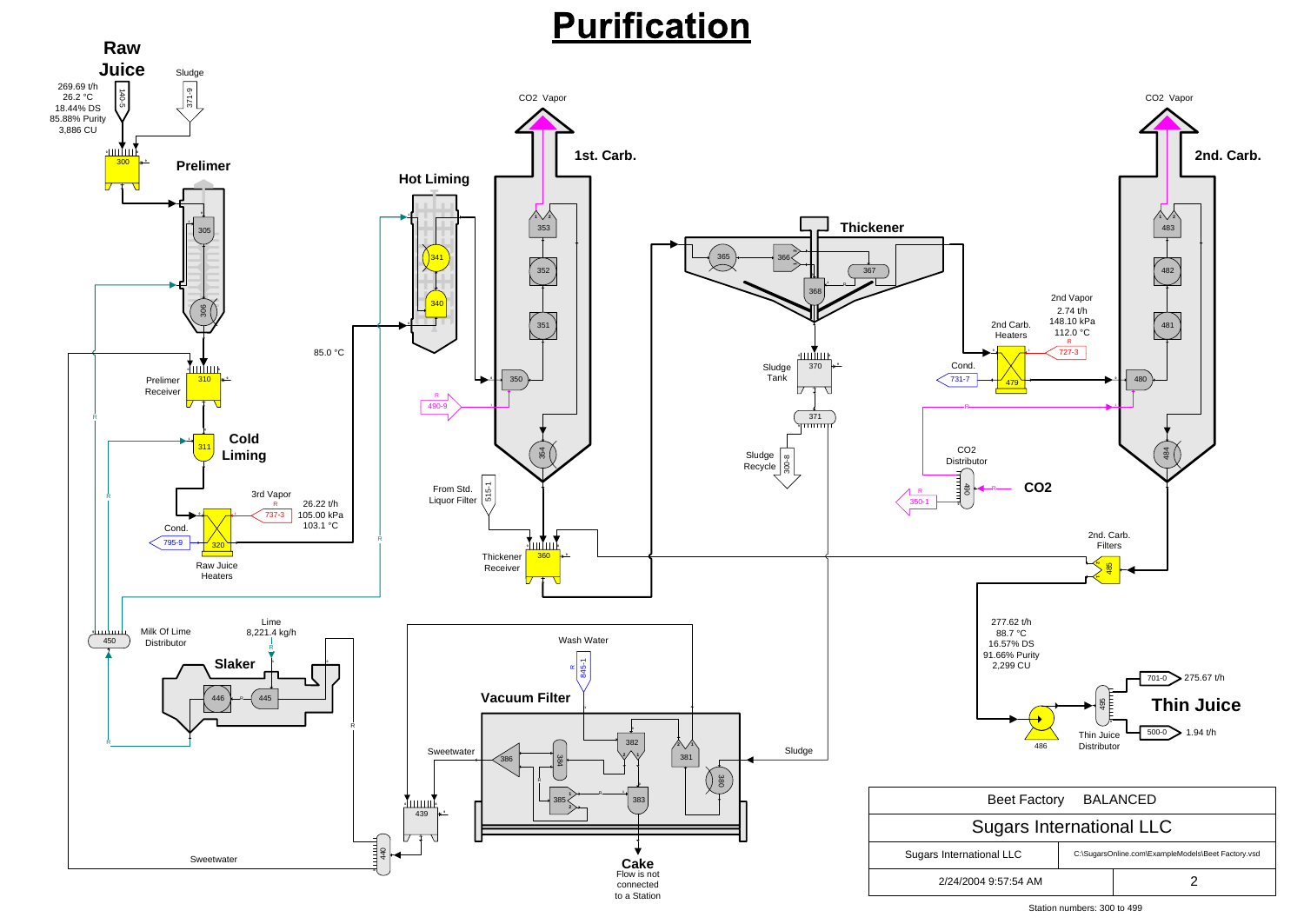Station numbers: 500 to 699

### Crystallization

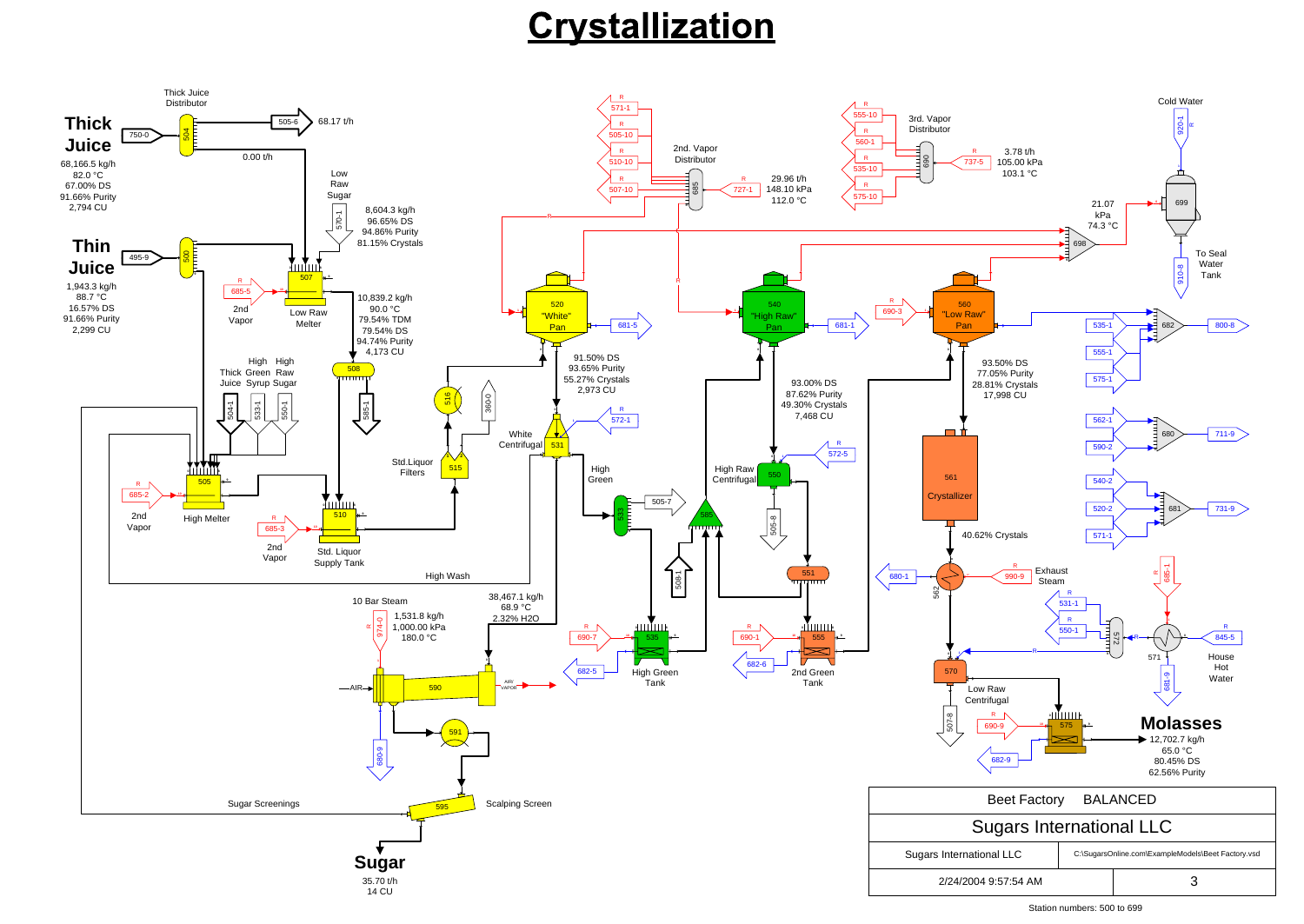

Station numbers: 700 to 899

## **Evaporation**